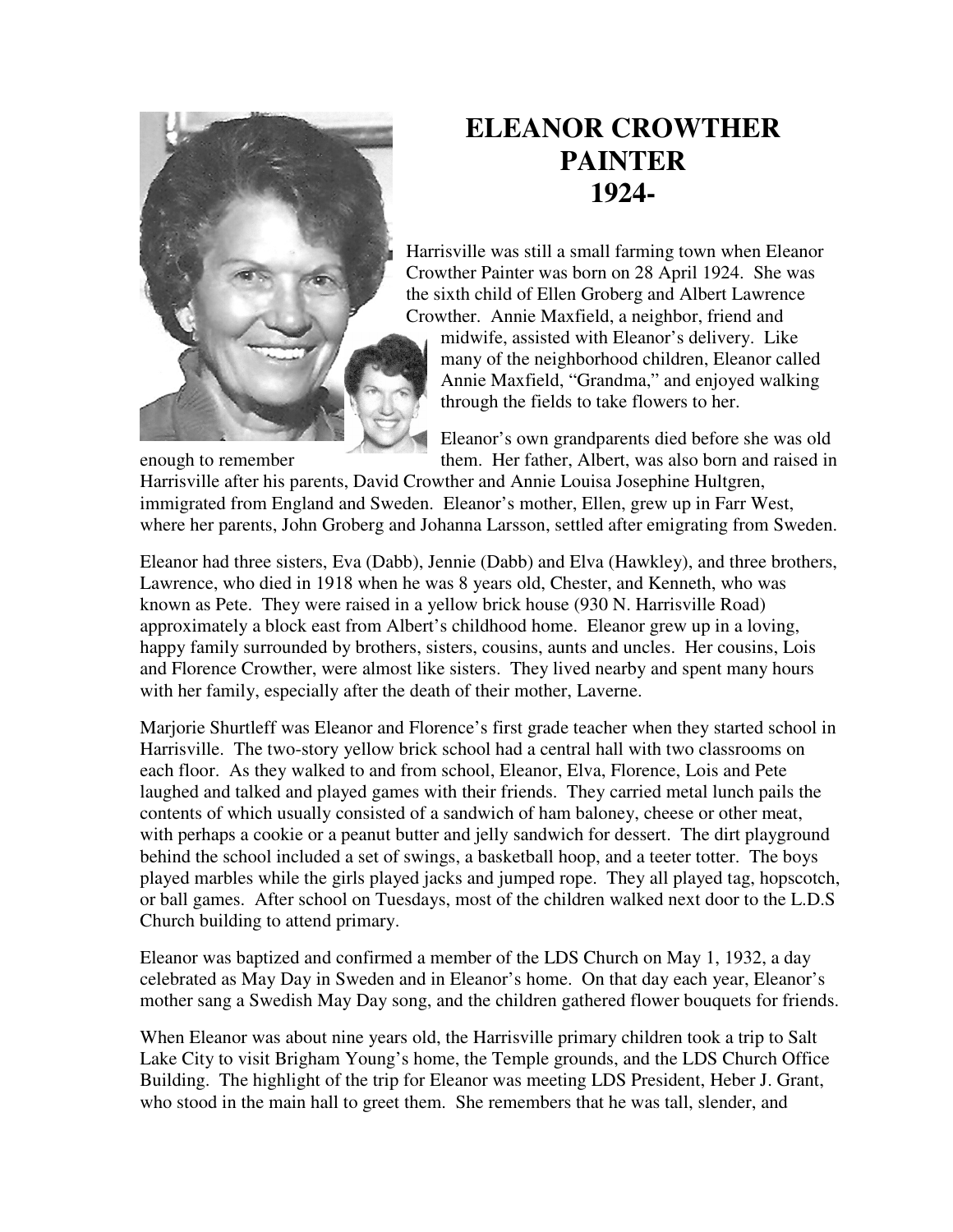friendly, and he seemed happy to meet them. He shook hands with each child. She was thrilled to shake the hand of the prophet.

The Harrisville School was growing crowded, so Eleanor and her classmates finished sixth grade in Harrisville, and the remaining six years attending Weber High School located between  $10^{th}$  and  $12^{th}$  Streets on Washington Boulevard. Although Elva was two grades ahead of Eleanor, they started at Weber High School the same year. Kenneth, two years younger than Eleanor, was sent to Plain City for seventh and eighth grades. In January 1942, the Harrisville School was closed, and a new school opened for children grades 1 through 9 (Wahlquist School). The old Harrisville School was boarded up, and was later bought by the LDS Church, and torn down in 1955.

Eleanor participated in many activities at Weber High School including the Pep Club and a school play. When she graduated from seminary in 1941, the exercises were held in the old Ogden Tabernacle. May 1942 she graduated from high school in a class of 229 students.

Eleanor was the first of her friends to ride in an airplane. Darwin Costley, her Sunday School teacher, was in Civilian Aeronautics training. He offered an airplane ride to the first student in his class to memorize the Articles of Faith and the names of all the books in the LDS scriptures, among other things. Eleanor finished first and won the prize. Other honors she received included a first place recognition in the Utah State Fair and honorable mention in the Chicago World's Fair for a little boy's outfit she entered that she sewed in 4-H.

Five months before Eleanor graduated from high school, the Japanese bombed Pearl Harbor and the United States entered World War II. Eleanor and her friend, Lucille Chugg, worked that summer at the Clearfield Arsenal. Leaving a job in a vital industry was difficult, but in the fall, both were released to attend Weber College. Eleanor received a scholastic scholarship. She and Lucille joined a sorority, attended socials, and competed on the swim team.

As the war progressed, however, the need for workers to support the war effort became increasingly urgent. Advertising campaigns urged every able bodied person to enter the work force. Wanting to contribute and do their part, when school ended that spring, Eleanor and Lucille took jobs at the Army Supply Depot. Working at the depot triggered feelings of nostalgia since homes and farms of their long time friends and members of the Harrisville community had been removed to make way for construction of the depot. Many of the displaced families moved to Idaho or Washington to find replacement farms.

Eleanor and Lucille drove fork lifts in Warehouses 9A and 10A. Eleanor's dad worked in the same area. They often worked with Italian and German Prisoners of War (POW). They eventually supervised POW crews as they dipped a wide variety of parts and materials in sealing wax before packing and shipped them to units of the armed forces throughout the world.

Eleanor first met Virgil Painter while she was visiting her cousin, Velma Groberg, in Farr West the summer after she completed sixth grade. He was riding by on his horse. When he saw the girls in the yard, he stopped to visit. Eleanor thought he was cute, but paid no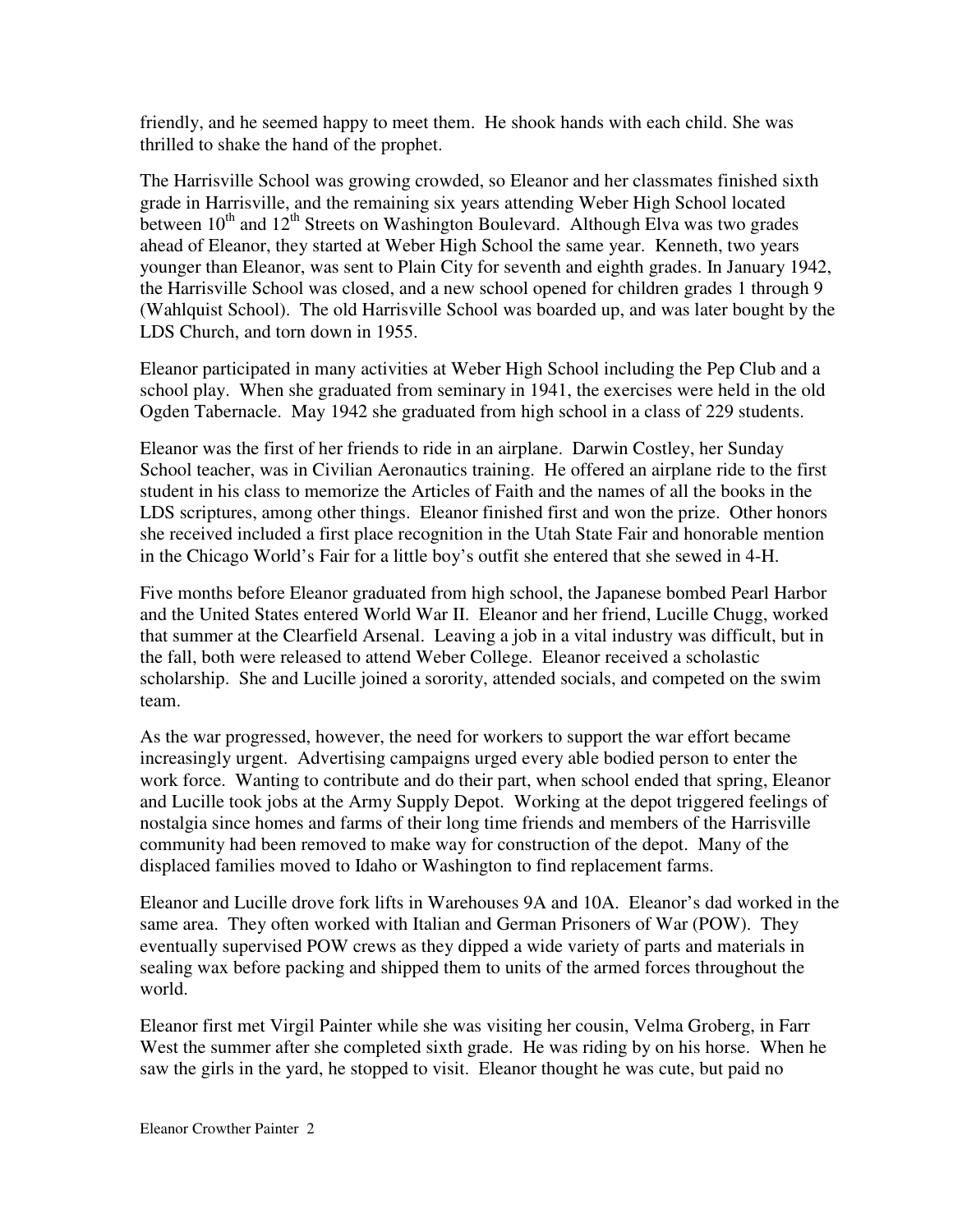particular attention to him. During the following six years, they saw one another at school, and while attending games, dances, and parties with the same group of friends. They dated a few times. After high school, Virgil went to California to work for several months. Upon returning home, he and Eleanor often double dated with Virgil's best friend, Roland Brown, who was dating Eleanor's cousin, Florence Crowther. Roland and Florence soon married. Virgil and Eleanor were engaged on 1 May 1943.

Later that year, Virgil joined the Navy and was sent to Farragut, Idaho, for boot camp. He was the middle weight boxing champion at Farragut. As soon as he finished basic training, Virgil came home on leave, and he and Eleanor were married in the Salt Lake L.D.S Temple, 14 February 1944. A week later, Virgil reported to the naval base at Bremerton, Washington, and was assigned to the "USS Steamer Bay," a baby air craft carrier that transported planes and troops. For the next eighteen months, Virgil's ship served in the Pacific with the  $5<sup>th</sup>$  and 7<sup>th</sup> fleets. Virgil's position during combat was a gunner. When they were not in combat, he trained as one of the ship's barbers.

While Virgil was at sea, Eleanor lived with her parents and worked at the supply depot. She and Lucille, who lived near by, rode to and from work with Eleanor's dad. Twice when Virgil's ship returned to the west coast for outfitting and a new assignment, Eleanor was able to take the train to California to join him for a couple of weeks.

When Virgil was released from the Navy, Eleanor and Virgil moved to Salt Lake City, where Virgil attended barber school. Due to the severe housing shortage following the war, they lived with Eleanor's cousin, Maud Groberg Neeley, until Virgil finished his training. Shortly before their first child, Trudy, was born on 20 May 1946, they moved back to Ogden. For the next few years, Virgil worked as a barber, renting space in several beauty salons until he bought the Superior Beauty School and Salon. Virgil was a skilled manager and barber. His business did well and he subsequently opened other beauty salons.

In the next twelve years, Eleanor and Virgil had six more children, LeAnn (1947), Larry (1950), Ava (1952), Kirt (1953), Frank (1956) and Lenore (1958). They enjoyed spending time outdoors with their family and with friends. They often went camping, golfing, and snow and water skiing. Eleanor liked to sew and garden. She was an excellent cook, and each year she preserved a wide variety of fruits and vegetables.

After buying several small homes in the Ogden area, they built a home at 901 N. Harrisville Road, across the street from Eleanor's parents. When Virgil's father died in 1957, they bought the Painter farm in Farr West. They lived in Farr West a couple of years, before they decided that running the farm, managing the beauty business, and raising seven children was too demanding. When Eleanor's father died in 1961, they sold the farm, bought property from Eleanor's mother, and built a house next door to her in Harrisville [938 North Harrisville Road]. Years later when Eleanor's mother, Ellen, was no longer able to live alone, she lived with them.

After their children were grown, Eleanor became a licensed beautician and helped manage their business. She did all of the bookwork and the payroll. In June 1976, at the age of 53,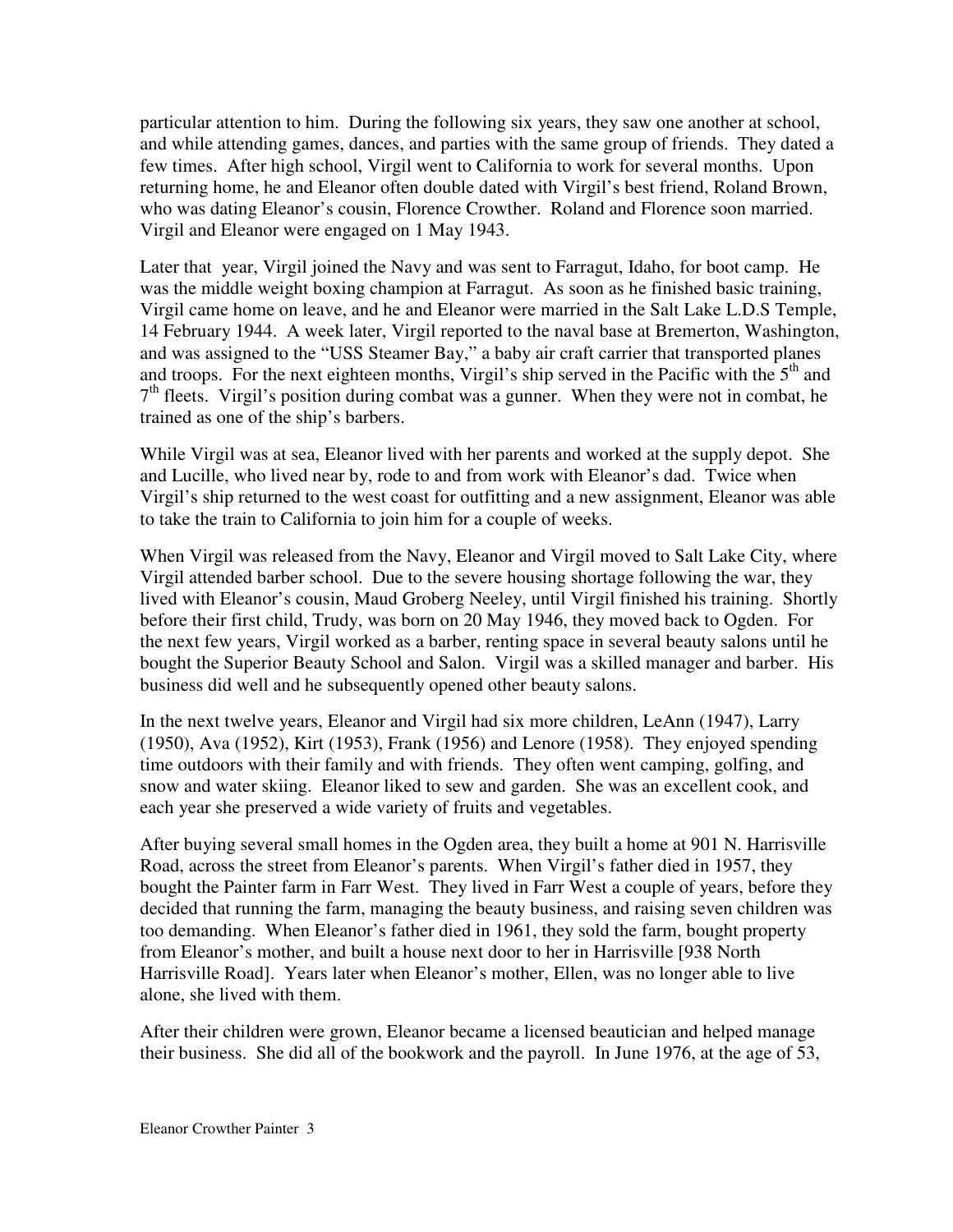Virgil had a stroke; his left side though useable was numb. Three months later, their son Larry was killed in an automobile accident in Idaho. The following year Trudy died on New Year's Eve, 1977, after a three day illness. Ellen died in April of 1978, a few weeks before Lenore's wedding. On New Year's Day, 1982, Virgil had another stroke that paralyzed his left side. Eleanor cared for him full time during his remaining years. He died on Christmas Eve, 1986. Eleanor lost another son, Kirt, who died on 27 March 2000, from surgical complications following a heart attack.

In 2012, Eleanor continues to live at 938 N. Harrisville Road. Over the years, she has served in many callings in the LDS Church. She began teaching a Sunday School class while still a teenager. While her children were growing up, Eleanor taught primary for 25 years. She was a Relief Society counselor, secretary and visiting teacher. She also did Spanish extraction and was Ward Historian. She has diligently researched and collected many volumes of family history for the Crowther, Painter, Groberg, and Caldwell families and their ancestors. In 2008, she and LeAnn traveled to Scotland, England and Wales to visit many of the sites where ancestors had lived whose research she had done.

Eleanor belongs to the Daughters of Utah Pioneers, and has held many DUP leadership positions over the years. Friends continue to be an important part in Eleanor's life. Over the last fifty years, Eleanor has met twice a month with a group of childhood friends and classmates, including Lucille Chugg Nebeker, Shirley Harris Layton and her Crowther cousins, Florence Brown and Lois Stratford.

In addition to being an excellent cook and seamstress, Eleanor has crocheted many lovely shawls, blankets, and other gifts for family and friends. She remains a warm and loving friend and mother, who always encourages and nurtures others, particularly her children, her 24 grandchildren and her 36 great-grandchildren, all of whom greatly love and admire her.

## **SOURCE:**

Painter, Eleanor Crowther. Personal interview.

Wheeler, LeAnn Painter. " Eleanor Crowther Painter." 2012. Unpublished manuscript.